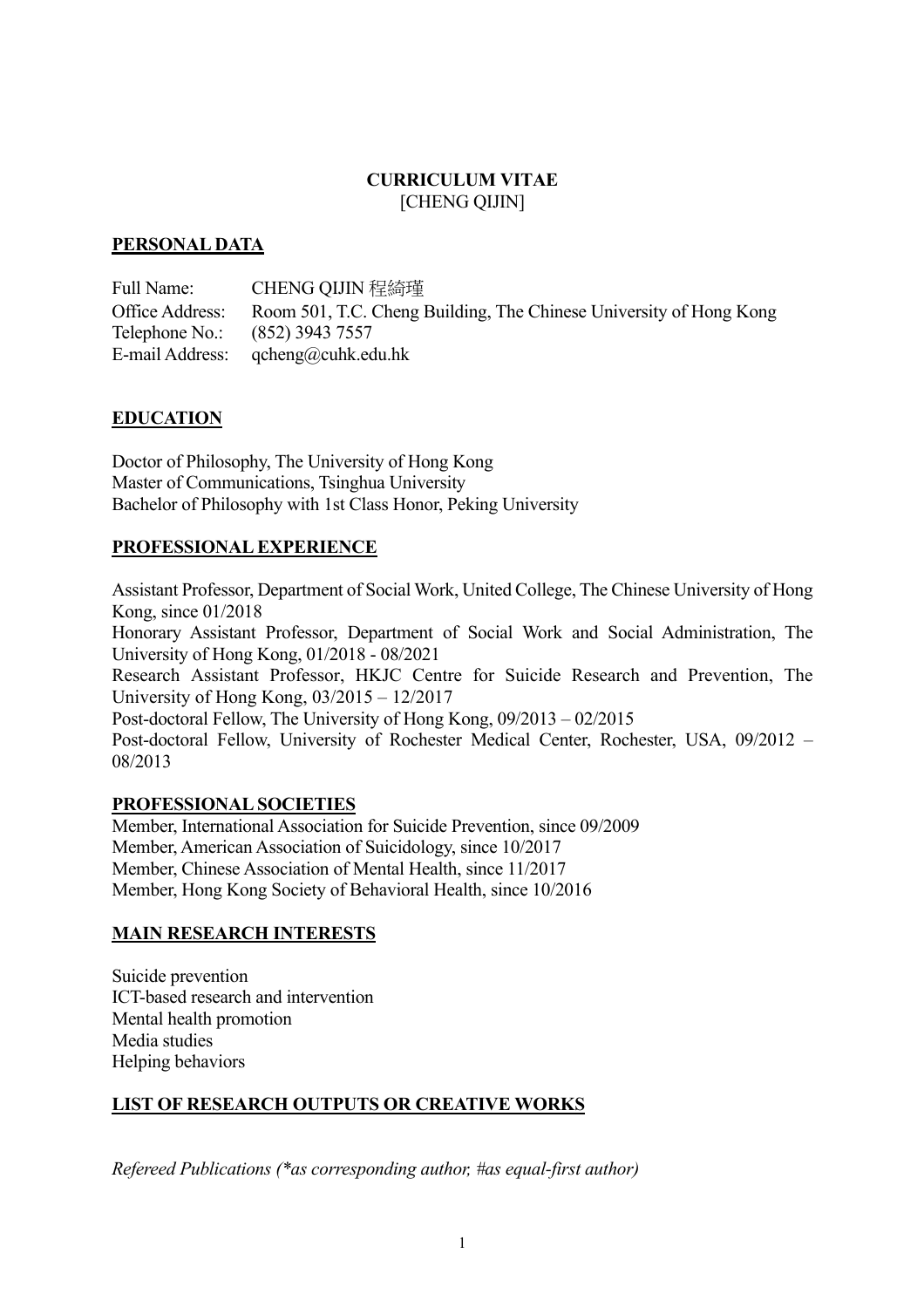## *During the Review Period*

- 1. Cheng Q. & Lui C. (2021). Applying Text Mining Methods to Suicide Research. *Suicide and Life-Threatening Behavior.* 51(1):137-147. https://doi.org/10.1111/sltb.12680.
- 2. Cheng Q., Lui C., Ip F.W.L., Yip P.S.F. (2021). Typology and Impact of YouTube Videos Posted in Response to a Student Suicide Crisis: Social Media Metrics and Content Analyses. *JMIR Mental Health.* 8(6):e1555. doi: 10.2196/15551
- 3. Xiao, Y., Wong, K., Cheng, Q., & Yip, P. S. F. (2021). Understanding the Better Than Average Effect on Altruism. *Frontiers in Psychology*, 11, 3592. Doi:10.3389/fpsyg.2020.562846.
- 4. Wong, K., Chan, C., Chan, M., Wong, C., Cheng, Q., Xiong, C., & Yip, P. (2021). Who Seeks Help Online? Comparing Online and Offline Help-Seeking Preferences among Youths with Suicidal Ideation. *Journal of Affective Disorders,* 292, 21-29. doi: 10.1016/j.jad.2021.05.056
- 5. Cheng Q., Zhang X., Lui C. &Yip P.S.F. (2020). Suicide Research in Mainland China, Hong Kong, and Macao in Three Decades: A Scoping Review. *Crisis: Journal of Crisis Intervention and Suicide Prevention.* Advance online publication. http://dx.doi.org/10.1027/0227- 5910/a000743.
- 6. Niederkrotenthaler, T., Braun, M., Pirkis, J., Till, B., Stack, S., Sinyor, M., Tran, U., Voracek, M., Cheng Q., Arendt F., Scherr S., Yip P.S.F., Spittal, M. J. (2020). Association between suicide reporting in the media and suicide: systematic review and meta-analysis. *British Medical Journal*, 368, m575. doi:10.1136/bmj.m575
- 7. Yip P., Chan W.L., Cheng Q., Chow S., Hsu S.M., Law Y.W., Lo B., Ngai K., Wong K.Y., Xiong C., Yeung T.K. (2020). A 24-hour online youth emotional support: Opportunities and challenges. *The* Lancet Regional Health––Western Pacific. 4:100047. doi: 10.1016/j.lanwpc.2020.100047.
- 8. Zhang W., Liu L., Cheng Q., Chen Y., Xu D., Gong W. (2020). The Relationship Between Images Posted by New Mothers on WeChat Moments and Postpartum Depression: Cohort Study. *Journal of Medical Internet Research.* 22(11):e23575. doi: 10.2196/23575.
- 9. Chang Y.H., Hsu C.Y., Cheng Q, Chang S-S., & Yip P.S.F. (2019). The evolution of the characteristics of charcoal-burning suicide in Hong Kong, 2002-2013. *Journal of Affective Disorders,* 257, 390-395. doi: 10.1016/j.jad.2019.07.041
- 10. Cheng Q., & Yom-Tov E. (2019). Do search engine helpline notices aid in preventing suicide? An analysis of archival data. *Journal of Medical Internet Research.* 21(3):e12235. doi: 10.2196/12235.
- 11. Cheng Q., Shum A.K.Y., Ip F.W.L., Wong H.K., Yip W.K.K., Kam A.H.L., & Yip P.S.F. (2019). Co-creation of a suicide prevention video and its impacts: A case study of a YouTube short film on youth suicide prevention. *Crisis: The Journal of Crisis Intervention and Suicide Prevention.* doi: 10.1027/0227-5910/a000593
- 12. Gao J., Cheng Q.\*#, & Yu P.L.H. (2019). Detecting comments showing risk for suicide in YouTube. In K. Arai et al. (Eds.): *Proceedings of the Future Technologies Conference*, AISC 880, pp. 385–400, 2019. Springer, Cham. doi: 10.1007/978-3-030- 02686-8\_30
- 13. Chai Y., Luo H., Zhang Q., Cheng Q., Lui C.S.M., & Yip P.S.F. (2019). Developing an early warning system of suicide using Google Trends and media reporting. *Journal of Affective Disorders,* 255, 41-49. doi: 10.1016/j.jad.2019.05.030
- 14. Peng C., Kwok C.L., Law Y.W., Yip P.S.F., Cheng Q.\* (2019). Intergenerational support, satisfaction with parent-child relationship and elderly parents' life satisfaction in Hong Kong. *Aging & Mental Health*, *23*(4), 428-438. doi: 10.1080/13607863.2017.1423035.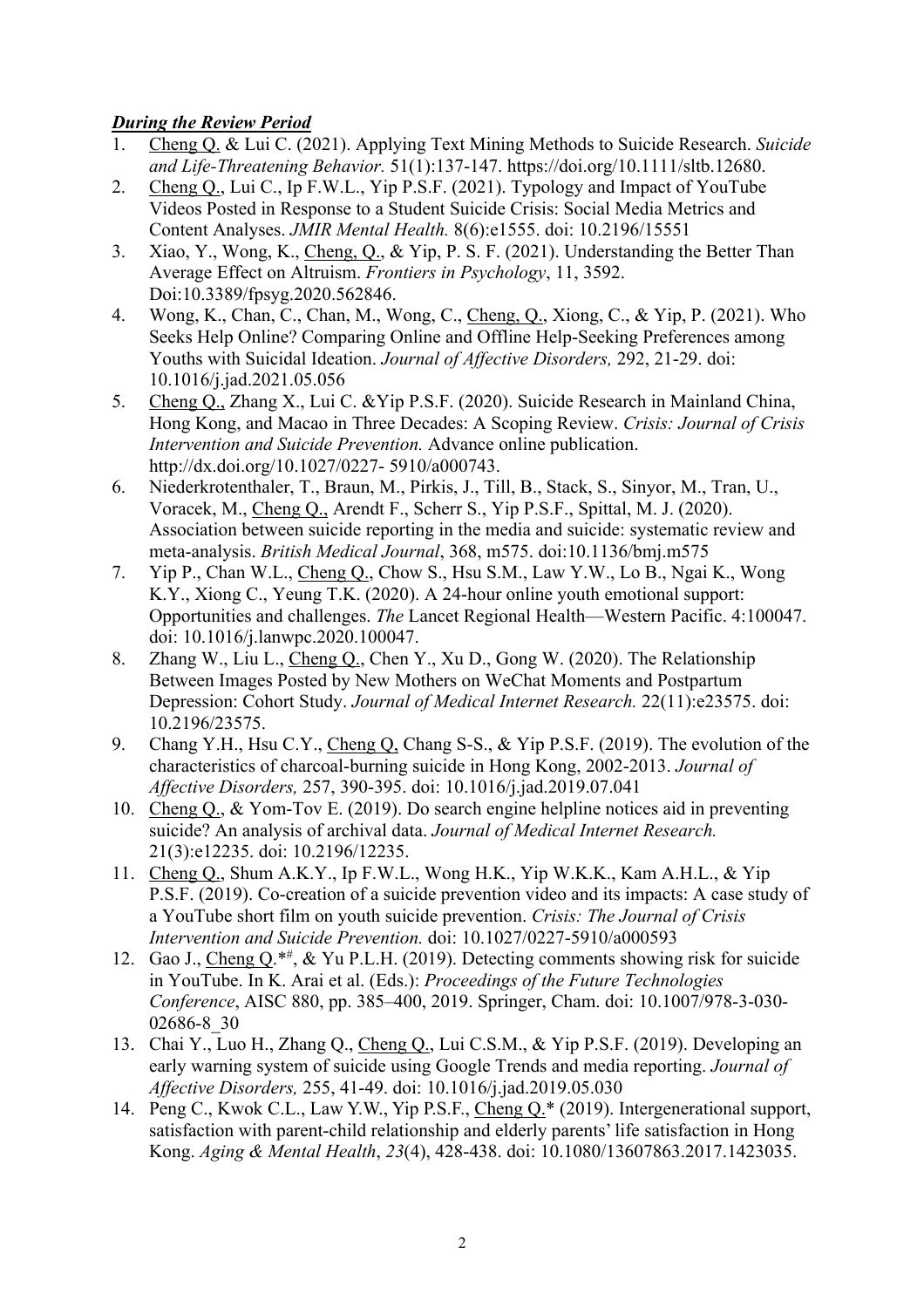- 15. Cheng Q., Chen F., Lee E., Yip P.S.F. (2018). The role of media in preventing student suicides: A Hong Kong experience. *Journal of Affective Disorders*. Online ahead published on Nov 8, 2017. doi: dx.doi.org/10.1016/j.jad.2017.11.007.
- 16. Cheng Q.\*, Li T.M.H., Kwok C.L., Zhu T., Yip P.S.F. (2017). Assessing suicide risk and emotional distress in Chinese social media: A text mining and machine learning study. Journal of Medical and Internet Research. 19(7):e243. doi: 10.2196/jmir.7276.
- 17. Cheng Q., Cheung F.T.W. (2017). The new media and the prevention of youth suicide in Hong Kong. *Journal of Youth Study* (in Chinese), 20(1): 124-136.
- 18. Cheng Q., Chen F., Yip P.S.F. (2017). Media effects on suicide methods: A case study on Hong Kong 1998-2005. *PLoS ONE* 12(4):e0175580. https://doi.org/10.1371/journal.pone.0175580.
- 19. Cheng Q.\*, Kwok C.L., Cheung F.T., & Yip P.S.F. (2017). Construction and validation of the Hong Kong Altruism Index (A-Index). *Personality and Individual Differences*, 113:201-208.
- 20. Yip P.S.F., Cheng Q., Chang S.-S., Lee E., Chen F., Law F., Cheng E., Chiu S.M., Cheung K.W.R., Tse M.L., Morgon P.R., Beh P. (2017). A public health approach in responding to the spread of helium suicide in Hong Kong: A Case report. *Crisis: The Journal of Crisis Intervention and Suicide Prevention*. doi: 10.1027/0227- 5910/a000449.
- 21. Chen Y.-Y., Hung G. C.-L., Cheng Q., Tsai C.-W., Wu K. C.-C. (2017). Searching for suicide-related information on Chinese websites. *Psychiatry Research*, 258:506-510. Doi: 10.1016/j.psychres.2017.08.087.
- 22. Liu T., Cheng Q., Homan C.M., Silenzio V. (2017). Learning from various labeling strategies for suicide-related messages on social media: An experimental study. Full paper being peer reviewed and accepted by Workshop on Mining Online Health Reports, 10th ACM International Conference on Web Search and Data Mining. Feb 6~10, 2017. Cambridge, UK.
- 23. Chang S.-S., Cheng Q., Lee E.S.T., Yip P.S.F. (2016). Suicide by gassing in Hong Kong 2005-2013: Emerging trends and characteristics of suicide by helium inhalation. *Journal of Affective disorders*. 192:162-166.
- 24. Cheng Q.\*, Chang S.-S., Guo Y., Yip P.S.F. (2015). Information accessibility of the charcoal burning suicide method in mainland China. *PLoS ONE*. 10(10):e0140686. doi: 10.1371/journal.pone.0140686.
- 25. Cheng Q.\*, Kwok C.L., Zhu T., Guan L., Yip P.S. (2015). Suicide communication on social media and its psychological mechanisms: An examination of Chinese microblog users. *International Journal of Environmental Research and Public Health*, 12(9):11506–11527. doi: 10.3390/ijerph120911506.
- 26. Chang S.-S., Kwok S.S., Cheng Q., Yip P.S.F., Chen Y.-Y. (2015). The association of trends in charcoal-burning suicide with Google search and newspaper reporting in Taiwan: a time series analysis. *Social Psychiatry and Psychiatric Epidemiology*. 50(9):1451–1461. doi: 10.1007/s00127-015-1057-7.
- 27. Guan L., Hao B., Cheng Q., Yip P.S.F., Zhu T. (2015). Identifying Chinese microblog users with high suicide probability using Internet-based profile and linguistic features: Classification model. *JMIR Mental Health*. 2(2):e17. doi: 10.2196/mental.4227.
- 28. Guan L., Hao B., Cheng Q., Yip P.S.F., Zhu T. (2015). Behavioral and linguistic characteristics of microblog users with various suicide ideation level: an explanatory study. *Chinese Journal of Public Health*. 31(3):349-352.
- 29. Guan L., Hao B., Liu T., Cheng Q., Yip P.S.F., Zhu T. (2015). A pilot study of behavioral and linguistic feature differences between Sina microblog users with online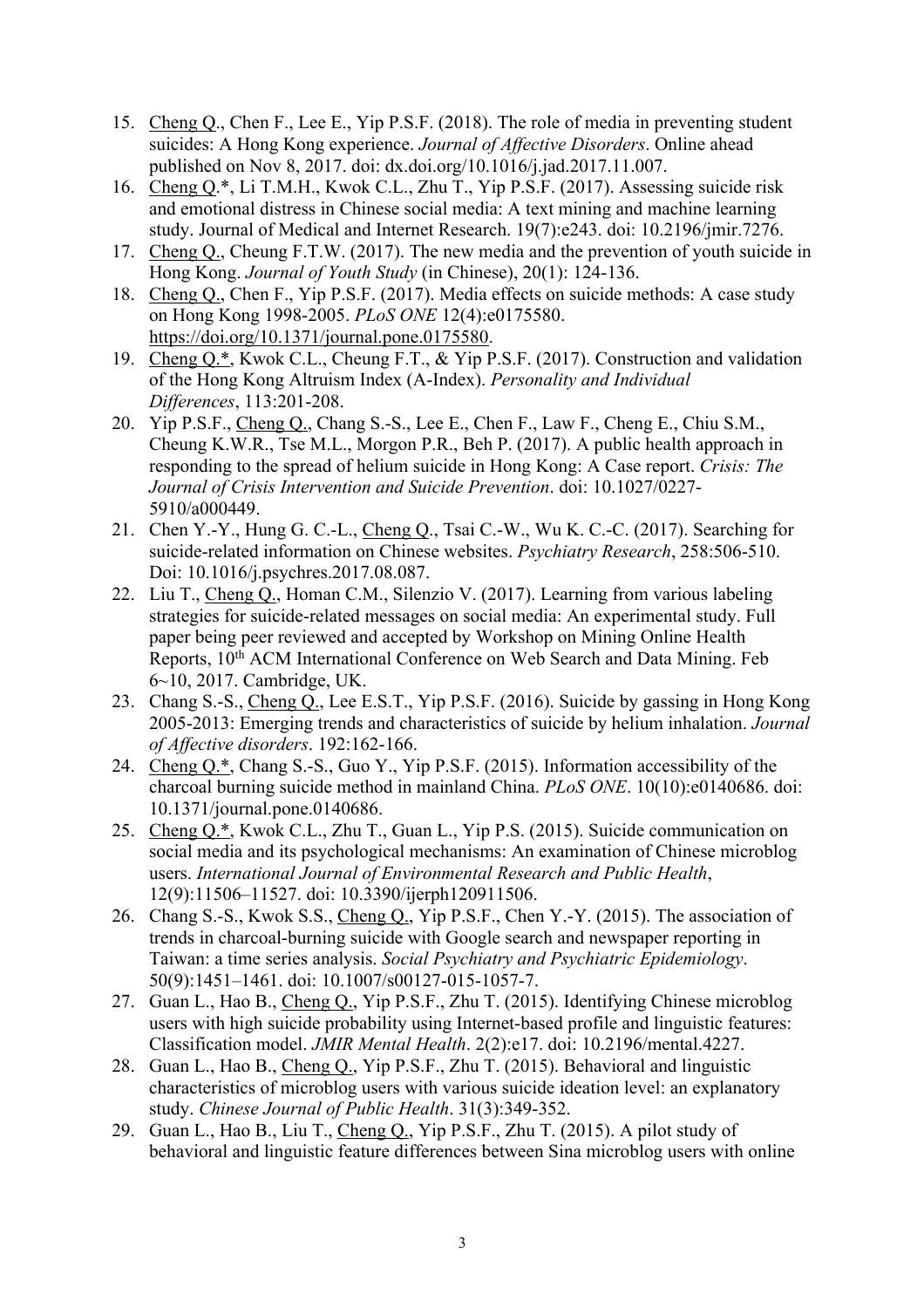identified suicide and users without suicide ideation. *Chinese Journal of Epidemiology*. 36(5):421-425.

- 30. Cheng Q.\*, Li H., Silenzio V., Caine E.D. (2014). Suicide contagion: A systematic review of definitions and research utility. *PLoS ONE.* 9(9):e108724. doi:10.1371/journal.pone.0108724.
- 31. Cheng Q., Fu K.-W., Caine E., & Yip P.S.F. (2014). Why do we report suicides and how can we facilitate suicide prevention efforts? Perspectives from Hong Kong media professionals. *Crisis: the Journal of Crisis Intervention and Suicide Prevention*. 35(2):74-81.
- 32. Fu K.-W., Cheng Q., Wong P.W.C., & Yip P.S.F. (2013). Responses to a self-presented suicide attempt in social media: A social network analysis. *Crisis: the Journal of Crisis Intervention and Suicide Prevention*. 34(6):406-412.
- 33. Cheng Q., & Yip P.S.F. (2012) Suicide news reporting accuracy and stereotyping in Hong Kong. *Journal of Affective Disorders*. 141(2-3): 270-275.
- 34. Niederkrotenthaler T., Fu K.-W., Yip P.S.F, Fong D.Y., Stack S., Cheng Q., & Pirkis J. (2012). Changes in suicide rates following media reports on celebrity suicide: a metaanalysis. *Journal of Epidemiology and Community Health*. 66(11): 1037-1042.
- 35. Cheng Q., Chang S.-S., & Yip P.S.F. (2012). The opportunities and challenges of online data collection for suicide prevention. *Lancet*. 26 May; 389(9830):e53-54.
- 36. Cheng Q.\* (2012). Are Internet service providers responsible for suicide pacts made on their networks? *British Medical Journal*. 344 doi: 10.1136/bmj.d2113.
- 37. Cheng Q., Chen F., & Yip P.S.F. (2011). The Foxconn suicides and their media prominence: Is the Werther Effect also applicable in China? *BMC Public Health*. 11: 841. doi: 10.1186/1471-2458-11-841.
- 38. Cheng Q., Fu K.-W., & Yip P.S.F. (2011). A Comparative Study of Online Suicide-Related Information in Chinese and English. *Journal of Clinical Psychiatry*. 72(3): 313- 319.

## *Non-Refereed Publications*

- Project Reports
- 1. Yip P.S.F., Cheng Q., Yip W., & Kam A. (2018). 2017 Hong Kong Altruism Index Survey Report. Funded by Chow Tai Fook Charity Foundation.
- 2. Yip P.S.F., Cheng Q., & Cheung T.W. (2017). 2016 Hong Kong Altruism Index Survey Report. Funded by Chow Tai Fook Charity Foundation.
- 3. Yip P.S.F. & Cheng Q. (2014). 2014 Hong Kong Altruism Index Survey. Commissioned by the Government of Hong Kong SAR.
- Conference Presentations
- 1. Cheng Q. (2019). Suicide research in Mainland China and Hong Kong in three decades: A systematic scoping review. 2019 International Summit on Suicide Research. Oct 27-30, 2019. Miami, USA.
- 2. Cheng Q. (2018). Using YouTube for youth suicide prevention. European Symposium on Suicide and Suicidal Behaviour. Sept 5-8, 2018. Ghent, Belgium.
- 3. Cheng Q. (2018). Applying machine-learning methods to examine changes of suicide news reporting in Hong Kong. European Symposium on Suicide and Suicidal Behaviour. Sept 5- 8, 2018. Ghent, Belgium.
- 4. Cheng Q. (2018). Assessing and Intervening Psychological Crisis on the Internet (基於互 聯網的心理危機檢測與干預). National Conference on Psychological Crisis Intervention (全國心理危機干預大會). Jun 8-10, 2018. Mianyang, China.
- 5. Cheng Q., Kwok C.L., Cheung T.W., & Yip P.S.F. (2017). Construction and validation of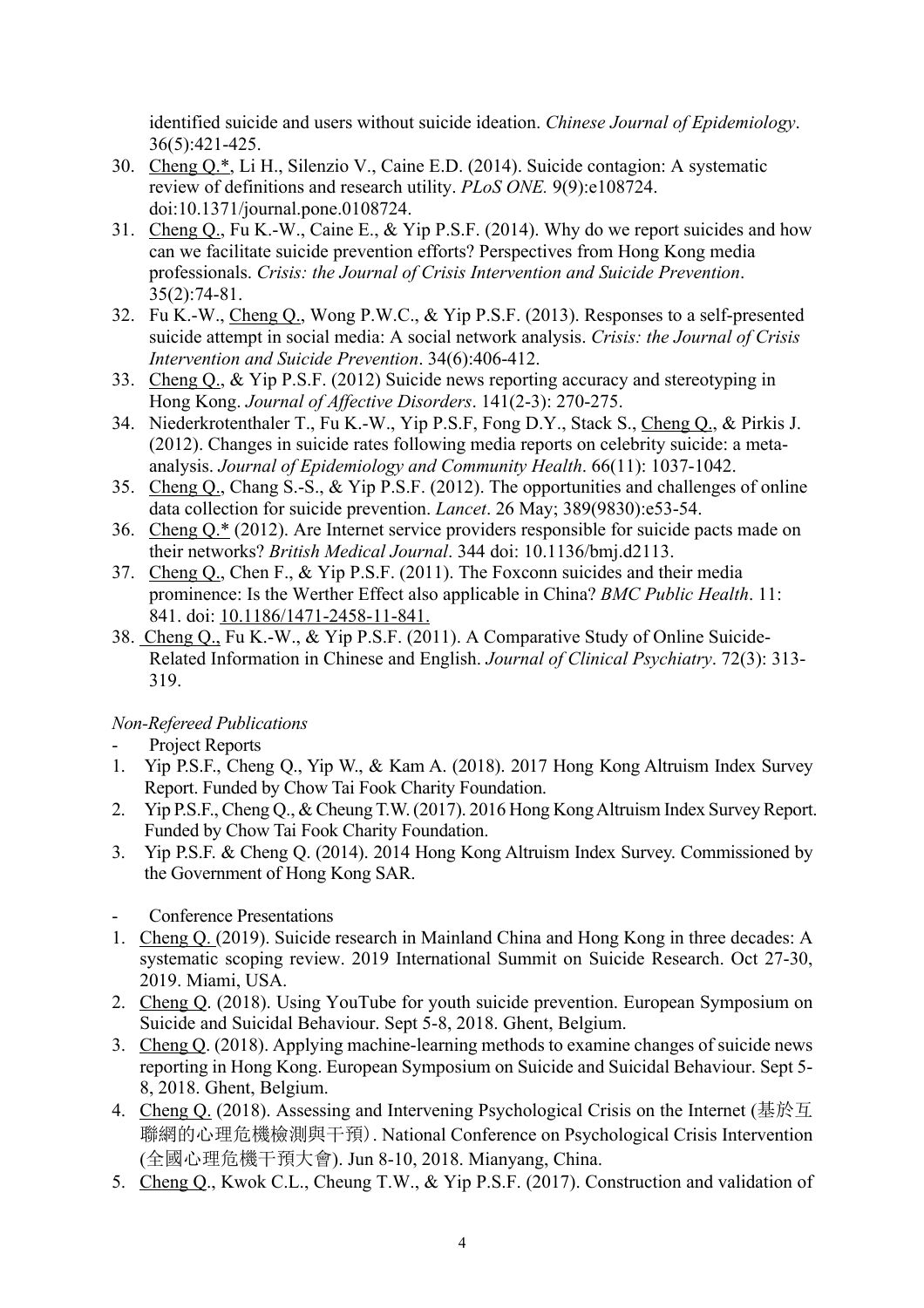altruism index in a hybrid society. International Convention of Psychological Science. Mar 23-25, 2017. Vienna, Austria.

- 6. Cheng Q. (2016). Detecting emotionally distressed and/or suicidal individuals in social media. International Conference on Innovations in Public Health Sciences. Sept 23-26, 2016. Hong Kong.
- 7. Cheng Q., Li M.H., Kwok C.L., Zhu T., & Yip P.S.F. (2016). Language markers of suicide risk and emotional distress in Chinese social media. 7th Asia Pacific Regional Conference of International Association for Suicide Prevention. May 18-21, 2016. Tokyo, Japan.
- 8. Cheng Q., Li H., Silenzio V., & Caine E.D. (2015). Suicide contagion: a systematic review of definitions and research utility (invited presentation). 28<sup>th</sup> World Congress of the International Association for Suicide Prevention. Jun 16-20, 2015. Montreal, Quebec.
- 9. Cheng Q., Li W., Li H, Zhang D., & Yip P.S.F. (2015). Communicating charcoal burning suicide on Chinese social media. 28<sup>th</sup> World Congress of the International Association for Suicide Prevention. Jun 16-20, 2015. Montreal, Quebec.
- 10. Cheng Q., Chang S.-S., Guo Y., & Yip P.S.F. (2015). Information accessibility of charcoal burning suicide method in mainland China. World Psychiatry Association Congress of Psychiatry 2015. Nov 18-22, 2015. Taipei, Taiwan.
- 11. Cheng Q. (2014). Controversial practices with reporting suicide news in Hong Kong, mainland China, and Taiwan. 10<sup>th</sup> International Conference on Grief and Bereavement in Contemporary Society. Jun 11-14, 2014. Hong Kong.
- 12. Cheng Q., Gao R., & Zhu T. (2014). Suicide and bereavement on the Chinese social media. 10<sup>th</sup> International Conference on Grief and Bereavement in Contemporary Society. Jun 11-14, 2014. Hong Kong.
- 13. Cheng Q. (2013). The interaction between traditional media and new media in suicide news production and dissemination in Chinese societies. 27th World Congress of the International Association for Suicide Prevention. Sept 24-28, 2013. Oslo, Norway.
- 14. Cheng Q., Li H., Silenzio V., & Caine E.D. (2013). The study of "suicide contagion" during the dawn of social media era: A critical review from a network science perspective.  $27<sup>th</sup>$ World Congress of the International Association for Suicide Prevention. Sept 24-28, 2013. Oslo, Norway.
- 15. Cheng Q., Chen F., Yip P.S.F. (2011). The Foxconn suicides and media prominence in Chinese communities. 26<sup>th</sup> World Congress of the International Association for Suicide Prevention. Sept 13-17, 2011. Beijing, China.
- 16. Cheng Q., Chen Y.-Y., Yip P.S.F. (2011). A comparative study of media portrayal of Foxconn suicide cluster in mainland China, Hong Kong, and Taiwan. 26<sup>th</sup> World Congress of the International Association for Suicide Prevention. Sept 13-17, 2011. Beijing, China.
- 17. Cheng Q. (2009). A systematic review of studies on web-based suicide prevention. The Conference on Promoting Community Mental Health. Dec 15-17, 2009. Hong Kong.
- Book Chapters Authored
- 1. Cheng Q. & Yip P.S.F. (2016). Implementing international media guidelines in a local context: experiences from Hong Kong. In Thomas Niederkrotenthaler & Steven Stack ed. Media & Suicide: International Perspective on Research, Theory, & Policy. Transaction Publishers.
- 2. Cheng Q. & Yip P.S.F. (2014). Media content representation of suicide in various societies: a critical review, in Updesh Kumar ed. Suicidal Behaviour: Underlying Dynamics. Routledge.

## **KNOWLEDGE TRANSFER ACTIVITIES**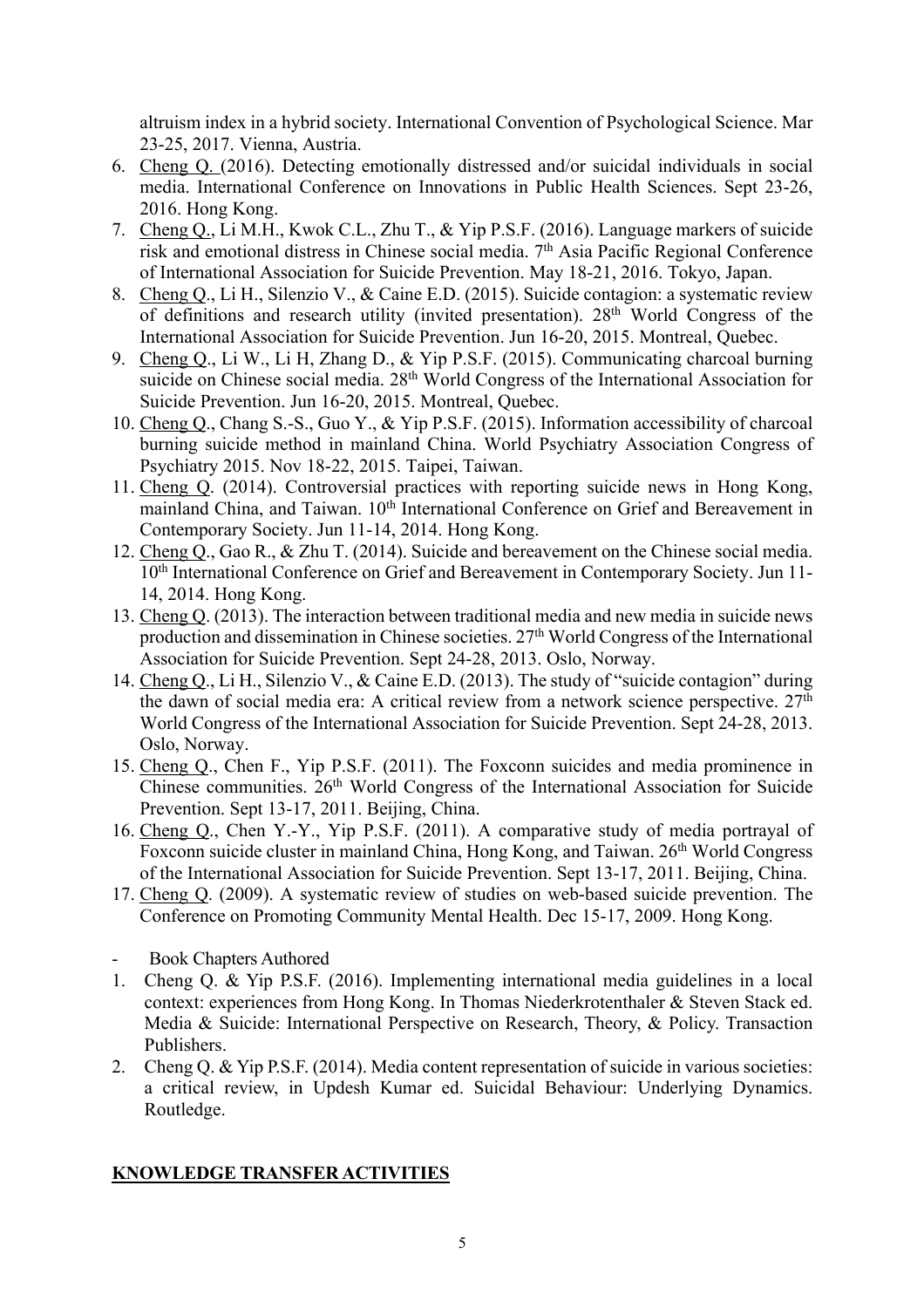- 1. Meet Assistant Professor Qijin Cheng. (April 18, 2021). Online module of E-Lifelong Learning in Prevention of Suicide in Europe (ELLIPSE. https://e-llipse.com ). https://www.youtube.com/watch?v=sadSIleBpIk
- 2. Cheng Q. (March 30, 2021). How to teach children to use digital media properly? Part II. (孩子怎用數碼媒介? II). Hong Kong Ming Pao Daily News (in Chinese). https://news.mingpao.com/pns/%e5%89%af%e5%88%8a/article/20210330/s00005/16170 42095234/%e8%a6%aa%e5%ad%90%e7%ad%86%e9%99%a3-%e5%ae%a2%e5%ba% a7%e9%9a%a8%e7%ad%86-%e5%ad%a9%e5%ad%90%e6%80%8e%e7%94%a8%e6% 95%b8%e7%a2%bc%e5%aa%92%e4%bb%8b-%ef%bc%88%e4%b8%8b%ef%bc%89
- 3. Cheng Q. (March 23, 2021). How to teach children to use digital media properly? Part I. (孩子怎用數碼媒介? I). Hong Kong Ming Pao Daily News (in Chinese). https://news.mingpao.com/pns/%e5%89%af%e5%88%8a/article/20210323/s00005/16164 36704264/%e5%ae%a2%e5%ba%a7%e9%9a%a8%e7%ad%86-%e5%ad%a9%e5%ad% 90%e6%80%8e%e7%94%a8%e6%95%b8%e7%a2%bc%e5%aa%92%e4%bb%8b-%ef% bc%88%e4%b8%8a%ef%bc%89
- 4. Cheng Q., Yip P.S.F. (December 17, 2020). Reporting suicide news with cautions when the pandemic is lingering (疫情反覆 自殺風險增 自殺新聞報導需慎重). Hong Kong Ming Pao Daily News (in Chinese). https://news.mingpao.com/ins/%E6%96%87%E6%91%98/article/20201217/s00022/1608 12738 7231/%E7%96%AB%E6%83%85%E5%8F%8D%E8%A6%86- %E8%87%AA%E6%AE%BA %E9%A2%A8%E9%9A%AA%E5%A2%9E- %E8%87%AA%E6%AE%BA%E6%96%B0%E 8%81%9E%E5%A0%B1%E9%81%93%E9%9C%80%E6%85%8E%E9%87%8D%EF% BC% 88%E6%96%87-%E7%A8%8B%E7%B6%BA%E7%91%BE- %E8%91%89%E5%85%86%E8 %BC%9D%EF%BC%89
- 5. Cheng Q being interviewed. (December 4, 2020). Striking a chord of empathy. China Daily HK. https://www.chinadailyhk.com/article/151377#Striking-a-chord-of-empathy
- 6. Cheng Q. (October 14, 2019). Cautions when responding to suicide messages in social media. (不讚好不嬲嬲 審慎應對 尋死留言). Hong Kong Ming Pao Daily News (in Chinese).

https://news.mingpao.com/pns/%E5%89%AF%E5%88%8A/article/20191014/s00005/15 70992684509/%E4%B8%8D%E8%AE%9A%E5%A5%BD%E4%B8%8D%E5%AC%B 2%E5%AC%B2-%E5%AF%A9%E6%85%8E%E6%87%89%E5%B0%8D-%E5%B0%8 B%E6%AD%BB%E7%95%99%E8%A8%80

- 7. Cheng Q. (March 6, 2019). What can we discuss about momo challenge? (當我們談論 momo 挑戰時-可以談論些什麼). HK01 (in Chinese). https://www.hk01.com/%E8%A6%AA%E5%AD%90/302803/%E7%95%B6%E6%88% 91%E5%80%91%E8%AB%87%E8%AB%96momo%E6%8C%91%E6%88%B0%E6%9 9%82-%E5%8F%AF%E4%BB%A5%E8%AB%87%E8%AB%96%E4%BA%9B%E4% BB%80%E9%BA%BC-%E7%A8%8B%E7%B6%BA%E7%91%BE
- 8. Suicide News Safe Reporting Workshop on June 28 main speaker Cheng Qijin. (自殺新 聞安全報導工作坊 28 日程綺瑾博士主講). Guang Ming Daily (Malaysia), June 16, 2019, (in Chinese). http://www.guangming.com.my/node/493883/privacy
- 9. Traditional media and online media should be rigorous and appropriate reporting can help prevent suicide. (媒體網媒應嚴謹 適當報導助預防自殺). Nanyang Siang Pau (Malaysia), June 30, 2019, (in Chinese). http://www.enanyang.my/news/20190630/%E7%A8%8B%E7%BB%AE%E7%91%BE% E5%AA%92%E4%BD%93%E7%BD%91%E5%AA%92%E5%BA%94%E4%B8%A5%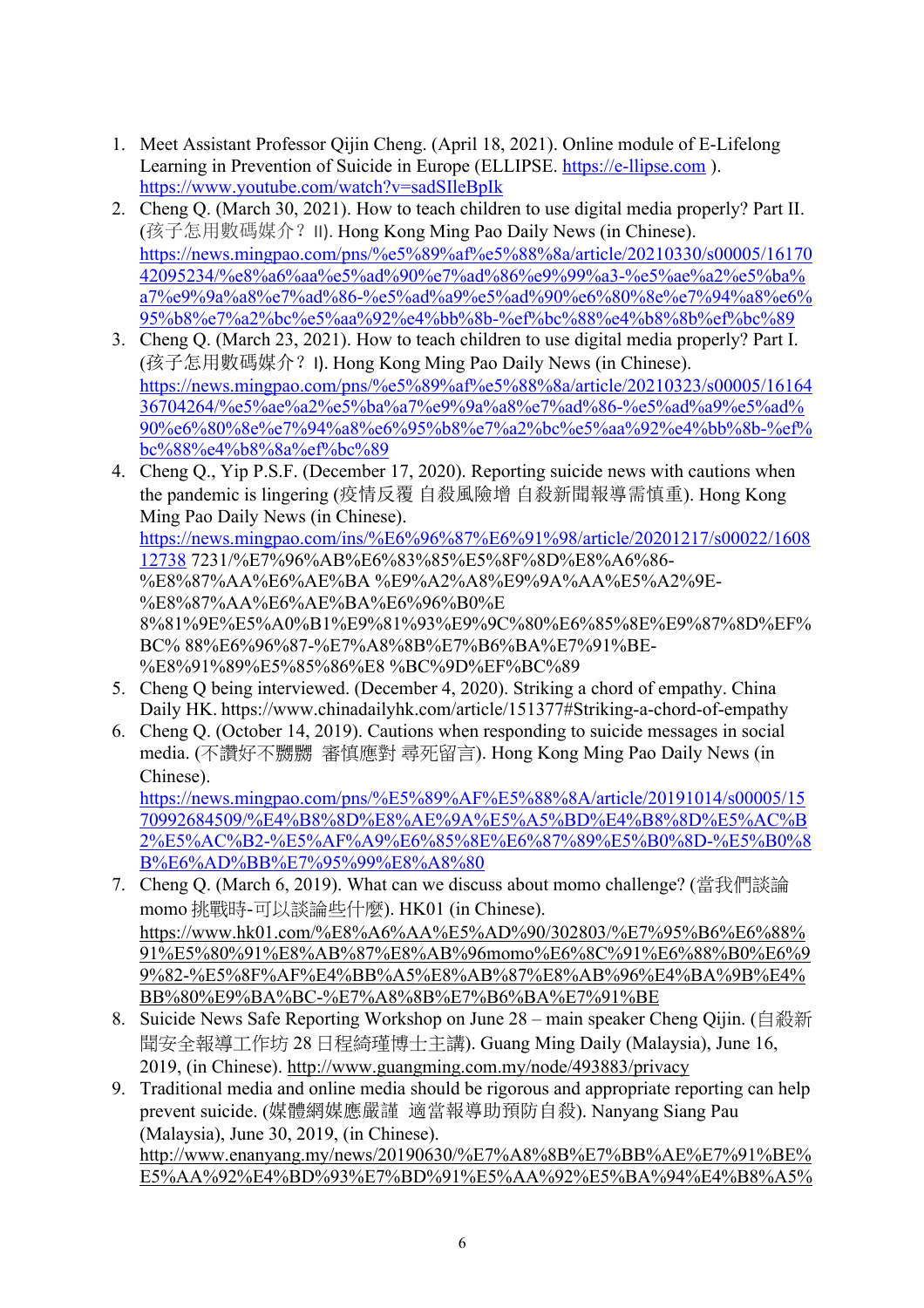E8%B0%A8-%E9%80%82%E5%BD%93%E6%8A%A5%E9%81%93%E5%8A%A9% E9%A2%84%E9%98%B2%E8%87%AA%E6%9D%80/

10. "Suicide News Safe Reporting Workshop" is open to media professionals ("自殺新聞安 全報導工作坊" 公開給媒體工作者參與). China Press (Malaysia), June 19, 2019, (in Chinese).

https://penang.chinapress.com.my/20190619/%E8%87%AA%E6%9D%80%E6%96%B0 %E9%97%BB%E5%AE%89%E5%85%A8%E6%8A%A5%E5%AF%BC%E5%B7%A5 %E4%BD%9C%E5%9D%8A-

%E3%80%80%E5%85%AC%E5%BC%80%E7%BB%99%E5%AA%92%E4%BD%93 %E5%B7%A5%E4%BD%9C%E8%80%85/

11. A confession from a suicide attempter: There is more than one way in life, and it is better to pave a way out than to die. (曾想自殺者的告白: 人生不止一條路, 想死不如去闖). China Press (Malaysia), June 28, 2019, (in Chinese). https://penang.chinapress.com.my/20190628/%E6%9B%BE%E6%83%B3%E8%87%AA %E6%9D%80%E8%80%85%E7%9A%84%E5%91%8A%E7%99%BD%EF%BC%9A-%E4%BA%BA%E7%94%9F%E4%B8%8D%E6%AD%A2%E4%B8%80%E6%9D%A 1%E8%B7%AF-%E6%83%B3%E6%AD%BB- %E4%B8%8D%E5%A6%82%E5%8E%BB/

*Funded Knowledge Exchange Projects*

- 1. Changing Suicide News Reporting in Hong Kong. Received Knowledge Exchange Award from Faculty of Social Science, HKU. HK\$100,000.
- 2. CSRP + Initium Media 1cm Distance from Blue to Blue. Funded by HKU Knowledge Exchange Funding Exercise 2016/17. HK\$100,000.
- 3. Exchange knowledge of well-being with policy makers and the public via online platforms. Funded by HKU Knowledge Exchange Funding Exercise 2015/16. HK\$100,000.
- 4. 5. Engaging Media Professionals into Suicide Prevention. Funded by HKU Knowledge Exchange Funding Exercise 2014/15. HK\$100,000.

# **RESEARCH GRANTS**

*Competitive Grants*

- 1. Principal Investigator, (Using online peer-support groups to address mental health needs: A co-creation approach with Filipino domestic workers & Project Code:24619521), (ECS), 01/01/2022-31/12/2023, HK\$810,000
- 2. Co-Investigator, (Web-based single-session growth mindset intervention for adolescent anxiety: A three-arm cluster randomised control trial), (GRF), 01/01/2022-30/06/2023, HK\$498,386)
- 3. Co-Investigator, (Second Phase of CLAP for Youth@JC & Project Code: 6905616), (Hong Kong Jockey Club Charities Trust), 01/08/2020 - 31/07/2025, HK\$76,320,000
- 4. Co-Investigator, (Monitoring, Evaluation, and Learning (MEL) Institute Project: Certificate Training cum Mentored Practicum Augmented by an e-Learning Knowledge Hub & Project Code: 7105856), (Hong Kong Jockey Club Charities Trust), 01/09/2018 - 31/08/2021, HK\$13,320,000
- 5. Principal Investigator, (Media and authoritative discourse of suicide and depression over three decades (1985~2015) in Hong Kong and mainland China & reference no.: 2120564), (Hong Kong General Research Fund), 10/09/2016 - 09/09/2019, HK\$631,000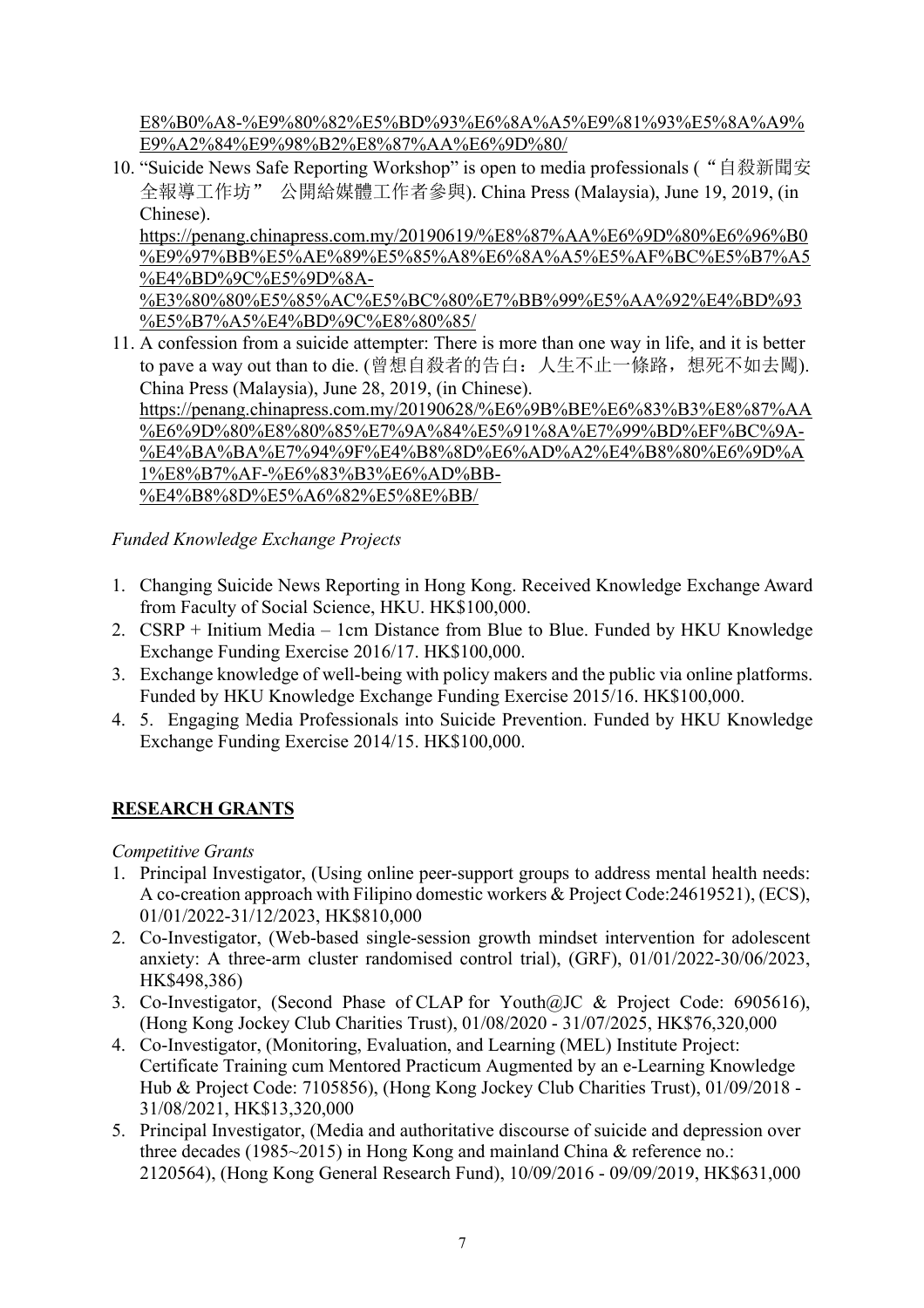### *Non-Competitive Grants*

- 6. Principal Investigator, (A systematic review of rating and regulating protocols on mental health mobile applications & reference no.: 4052215), (CUHK Direct Research Grant), 30/06/2019 - 29/06/2020, HK\$10,000
- 7. Principal Investigator, (User needs and expectations of online suicide intervention in Chinese speaking regions & reference no.: 4052181), (CUHK Direct Research Grant), 01/06/2018 - 30/11/2019, HK\$91,892
- 8. Principal Investigator, (Feasibility and usefulness of computerized thematic content analysis on youth suicide narratives in Cantonese and Mandarin), (HKU Seed Fund for Basic Research), 03/03/2017 - 02/03/2018, HK\$77,570
- 9. Principal Investigator, (Detect and reach out to Chinese microblog users at suicide risk), (HKU Seed Fund for Basic Research), 29/01/2016 - 28/07/2017, HK\$150,000
- 10. Co-Investigator, (Connect vulnerable youths by activating their social networks), (HSBC Charity Fund), 01/07/2017 - 31/12/2018, HK\$3,068,941
- 11. Co-Investigator, (A longitudinal study on altruism and well-being in Hong Kong), (Chow Tai Fook Charity Foundation), 01/09/2015 - 31/08/2015, HK\$2,000,000
- 12. Trained mentor, (eCapacity Development & Growth in the ASPIRE Network), (the US NIH/Fogarty Grant), 18/05/2015 – 30/04/2018, US\$162,535
- 13. Principal Investigator, (Monitor online spreading of an emerging suicide method (charcoal burning) in Mainland China), (Small Project Funding, HKU), 17/04/2014 - 16/05/2015, HK\$80,000
- 14. Co-Investigator, (Study of Altruism Index in Hong Kong), (the Government of Hong Kong SAR), 18/03/2014 - 31/07/2014, HK\$2,000,000

## **AWARDS AND HONORS**

Young Researcher Award 2019, granted by The Chinese University of Hong Kong, 07/2020 Knowledge Exchange Excellence Award 2017, granted by The University of Hong Kong, 10/2018

## **EDITORSHIP**

Guest Editor, for a research topic. Invited by Frontiers in Psychology (https://www.frontiersin.org/research-topics/14871/the-role-of-media-in-suicide-and-self-harmcross-disciplinary-perspectives), 03/2020 – 04/2021.

## **INVITED PRESENTATIONS/ LECTURES**

- 1. (Media Safe Reporting Workshop), The Penang State Executive Council for Welfare, Caring Society, & Environment, Auditorium F, 5th Floor, KOMTAR & Seminar Room, Jalan Perak Psychiatry Ward, Penang Hospital, Malaysia, 10/07/2021. My presentation was delivered online due to the pandemic.
- 2. (Tips On Helping Friends At Risk For Suicide), Domestic Workers Corner Hong Kong, Facebook Live. 20/04/2021
- 3. (Online Chat for Suicide Prevention), The Web Conference 2020 Taipei, Taiwan, 24/04/2020
- 4. (Media Safe Reporting Workshop & New Media & Suicide Contagion in Youth: How Do We Respond?), The Penang State Executive Council for Welfare, Caring Society, & Environment, Auditorium F, 5th Floor, KOMTAR & Seminar Room, Jalan Perak Psychiatry Ward, Penang Hospital, Malaysia, 28/06/2019
- 5. ("New Media & Suicide Contagion in Youth: How Do We Respond?" & "Media Safe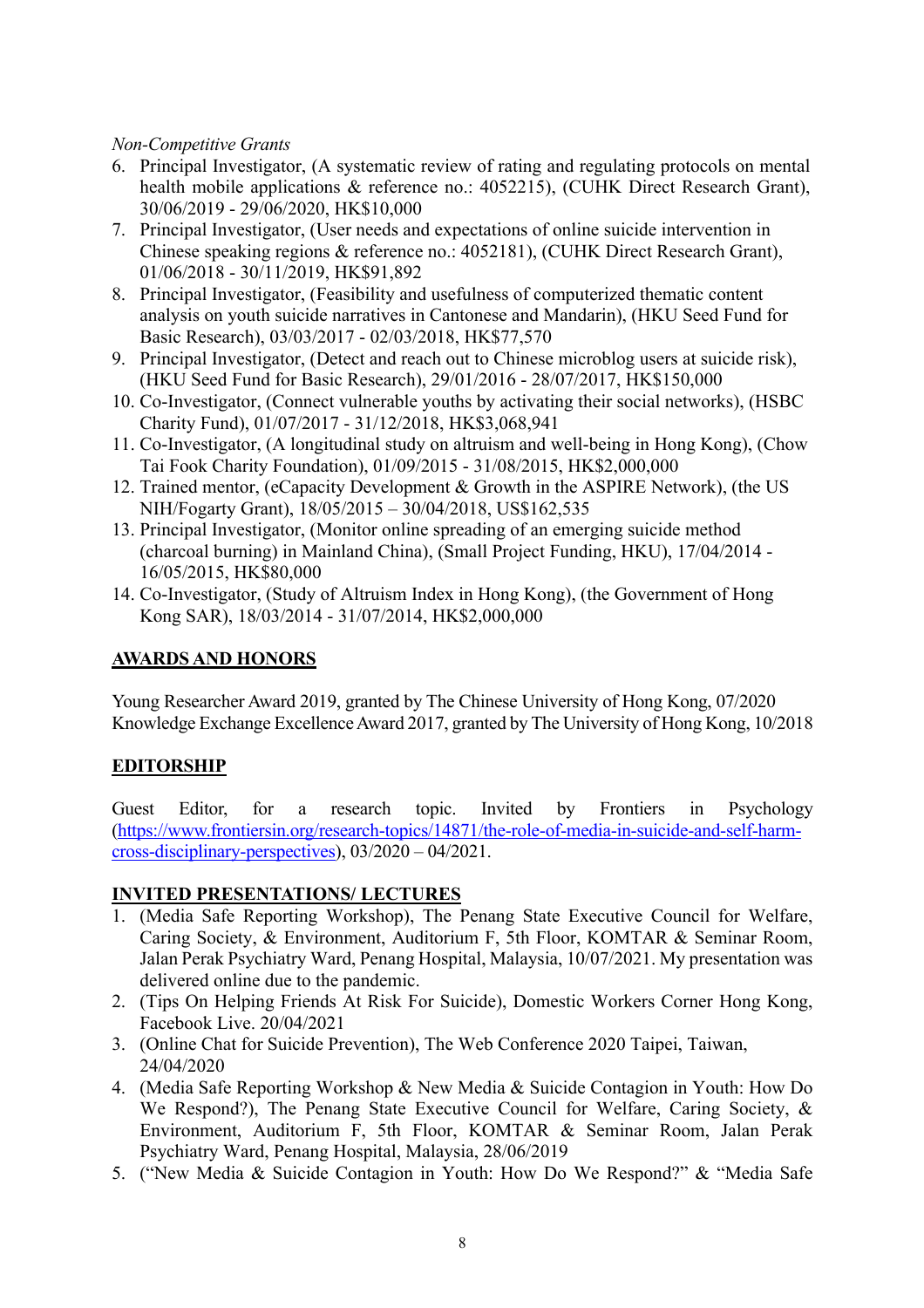Reporting Workshop"), The Malaysian Psychiatry Association, 5th Floor, Chancellery Building, University Malaya, KL, Malaysia 20/02/2019

- 6. (Mental health and online addiction), HK Police Negotiation Cadre, Disciplined Services Sports and Recreation Club (DSSRC), Causeway Bay, Hong Kong, 20/06/2018
- 7. (Social media and suicide contagion), American Foundation of Suicide Prevention, International Summit of Suicide Research in Henderson, VN, US, 05/11/2017
- 8. (Social media for youth suicide prevention), Invited by Hong Kong Society of Behavioral Health, BeHealth 2 Conference at Chinese University of Hong Kong, Hong Kong, 13/11/2016
- 9. (ICT for mental health research and intervention), Invited by School of Public Health, Sun Yat-Sen University, Guangzhou, Guangdong Province, PRC, 10/10/2016
- 10. (Social Media for Social Good: Reverberating effects of suicide in the public eye), Department of Psychiatry, University Rochester Medical Centre, Rochester, NY, US, 29/07/2016
- 11. (ICT for suicide prevention, Invited by School of Psychology and Behavioural Science), Zhejiang University, Hangzhou, Zhejiang Province, PRC, 09/05/2016
- 12. (ICT for mental health research and intervention), School of Public Health, National Taiwan University, Taipei, Taiwan, 20/11/2015

## **INTERNAL SERVICE**

#### **Department**

Member, Department Board, 01/2018 – present

Member, The Youth and Childhood Research Programme, 01/2018 – present

Member, Committee on Departmental Resources, 08/2018 – present

Member, Research Programme for Social Service Development and Programme Evaluation, 01/2018 – 05/2019

Teacher-in-Charge, Shandong Study Tour, May 2018

Member, Committee on e-Learning Development, 08/2018 – 07/2019

### **Faculty**

Member, Computational Social Science Laboratory (CSSL) @CUHK

### **College**

Member, United College, 09/2018 – present Advisor for a student group'final year project, United College, 03/2019 – 07/2019

## **EXTERNAL SERVICE**

Advisor for the i-Life Suicide Prevention Association of Penang, 07/2021 – present Invited Judge for Mind HK Media Awards 2021, 03/2021 – 04/2021 Academic Advisor for Taipei Lifeline (台北生命線學術顧問), 06/2018 – present Academic Consultant for the HKJC Centre for Suicide Research and Prevention, The University of Hong Kong, 01/2019-present

External Examiner of PhD Thesis, University of Newcastle, Australia, 08/2019 – 10/2019 Invited reviewer, grant application by Research Foundation Flanders, Belgium, 09/2018 – 10/2018 Invited journal reviewer:

- 1. Suicide and Life-Threatening Behaviors, 10/2021-present
- 2. Journal of Adolescence, 02/2020-present